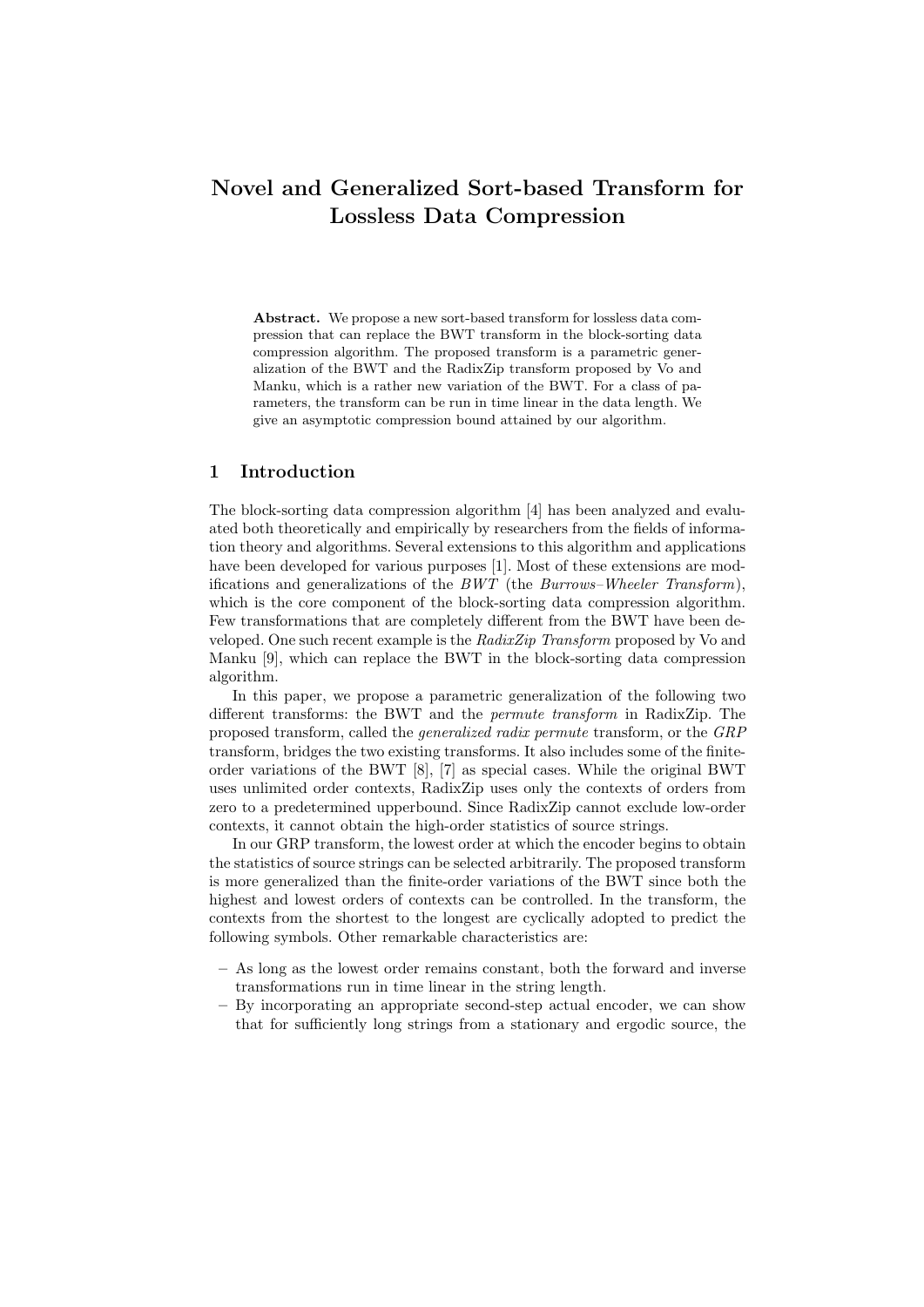average codeword length per source symbol attained by the proposed transform converges to the entropy rate of the source within at most one extra bit.

In this paper, we concentrate on presenting the GRP transform itself and its asymptotic analysis in compression performance. The GRP transform can be applied to any data of any length. However, we present its simplest version for simplicity, in which we require the data lengths to be integer multiples of a parameter.

## **2 GRP Transform**

#### **2.1 Preliminaries**

Let

$$
x[1:n] = x_1 x_2 \cdots x_n
$$

be an *n*-symbol string over an ordered alphabet *A* of size  $|A|$ . For integers  $i > j$ , the string  $x[i:j]$  denotes the empty string. The string  $x[1:n]$  will be denoted also as  $x_1^n$  in the later analysis section. Similarly, a two-dimensional  $n \times m$  matrix *M* of symbols is denoted by  $M[1:n][1:m]$ .

Similar to the BWT, the GRP transform converts the input string  $x[1:n]$  to another string  $y[1:n] \in A^n$  and an integer L. The GRP transform has two integer parameters. The first parameter is called the *block* length, which is denoted by  $\ell$ . For simplicity it is assumed that the string length  $n$  is an integer multiple of  $\ell$ , that is,  $n = b\ell$  for an integer *b*.

In our transform, the input string is divided into *b* non-overlapping blocks of length  $\ell$ , and saved as the column vectors of a matrix as follows:

$$
T[1:\ell][1:b] = \begin{bmatrix} x_1 & x_{\ell+1} & x_{2\ell+1} & \cdots & x_{(b-1)\ell+1} \\ x_2 & x_{\ell+2} & x_{2\ell+2} & \cdots & x_{(b-1)\ell+2} \\ \vdots & \vdots & \vdots & \vdots & \vdots \\ x_{\ell} & x_{2\ell} & x_{3\ell} & \cdots & x_{b\ell} \end{bmatrix} . \tag{1}
$$

The second parameter of the GRP transform is called the *context order*, or simply *order*, which is a non-negative integer less than or equal to  $\ell$ . Let  $d$  denote the order. We first perform the left-cyclic shift of the top *d* rows of  $T[1:\ell][1:b]$ and insert the results as the bottom rows of  $T[1 : \ell][1 : b]$ . Thus, the GRP transform is applied to the initial configuration of the  $(\ell + d) \times b$  matrix given below:

$$
T[1:\ell+d][1:b] = \begin{bmatrix} x_1 & x_{\ell+1} & \cdots & x_{(b-1)\ell+1} \\ x_2 & x_{\ell+2} & \cdots & x_{(b-1)\ell+2} \\ \vdots & \vdots & \vdots & \vdots \\ x_{\ell} & x_{2\ell} & \cdots & x_{b\ell} \\ x_{\ell+1} & x_{2\ell+1} & \cdots & x_1 \\ \vdots & \vdots & \vdots & \vdots \\ x_{\ell+d} & x_{2\ell+d} & \cdots & x_d \end{bmatrix}
$$
 (2)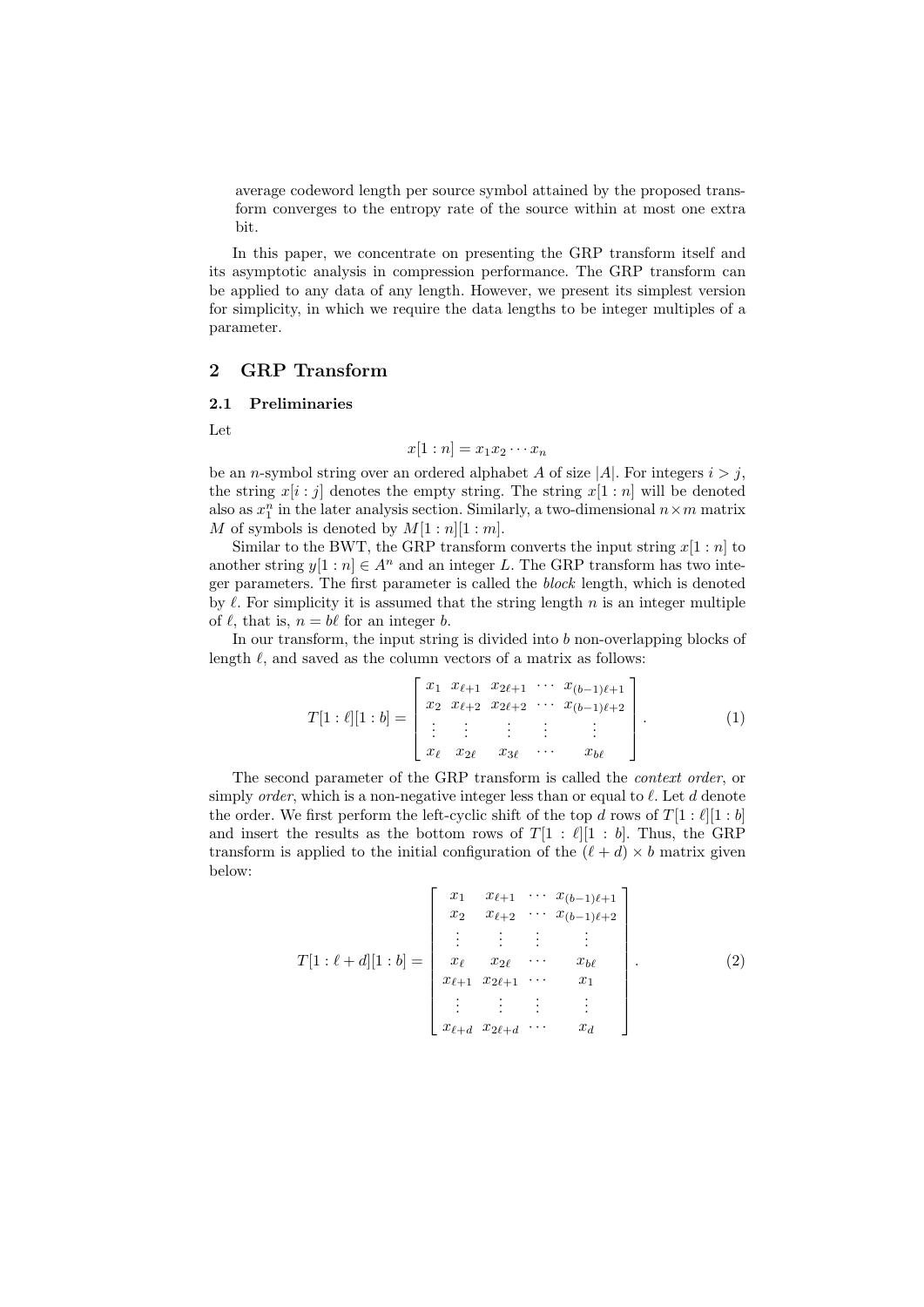As an example, consider the string

$$
x[1:15] = \text{hotspotstopshot},\tag{3}
$$

and let  $\ell = 3$  and  $d = 2$ . Then,  $b = 5$  and

$$
T[1:5][1:5] = \begin{bmatrix} h & s & t & o & h \\ o & p & s & p & o \\ t & o & t & s & t \\ s & t & o & h & h \\ p & s & p & o & o \end{bmatrix}.
$$
 (4)

## **2.2 Forward Transformation**

The forward transformation of the GRP transform proceeds as follows:

1. */∗* Initialization *∗/*

Convert the input string  $x[1:n]$  into a matrix  $T = T[1: \ell + d][1:b]$ ; Set  $v :=$  the rightmost column vector of  $T$ ; Set  $L := b$ ;

- 2. **for** *i* := 1 **to** *d* **do**
	- (a) Sort the column vectors of *T* in a stable manner according to the symbols of the *i*th row;
		- */∗* The vector *v* may have moved to another column. *∗/*
	- (b) Set  $L :=$  the current column number of  $v$ ;
	- **end for**
- 3. **for**  $i := d + 1$  **to**  $d + \ell$  **do** 
	- (a) Output the *i*th row of *T*;
	- (b) **if**  $i = d + \ell$  **then** break;
	- (c) Sort the column vectors of *T* in a stable manner according to the symbols of the *i*th row;

## **end for**

4. Concatenate the outputs of Step 3 (a) to form  $y[1:n] = y_1y_2 \cdots y_n$ . The string  $y[1:n]$  with the value of *L* is an output of the GRP transform.

For the string given in (3), the above procedure works as follows:

Step 2:  $i=1$ 

Perform a stable sort on the columns of *T* using the first row as the key to yield  $\mathbf{r}$  $\overline{a}$ 

$$
T = \left[ \begin{array}{cccc} {\tt h} & {\tt h} & {\tt o} & {\tt s} & {\tt t} \\ {\tt o} & {\tt o} & {\tt p} & {\tt p} & {\tt s} \\ {\tt t} & {\tt t} & {\tt s} & {\tt o} & {\tt t} \\ {\tt s} & {\tt h} & {\tt h} & {\tt t} & {\tt o} \\ {\tt p} & {\tt o} & {\tt o} & {\tt s} & {\tt p} \end{array} \right].
$$

Now, the column  $v$  has shifted to the second column. Thus, we have  $L = 2$ .  $\vert i=2 \vert$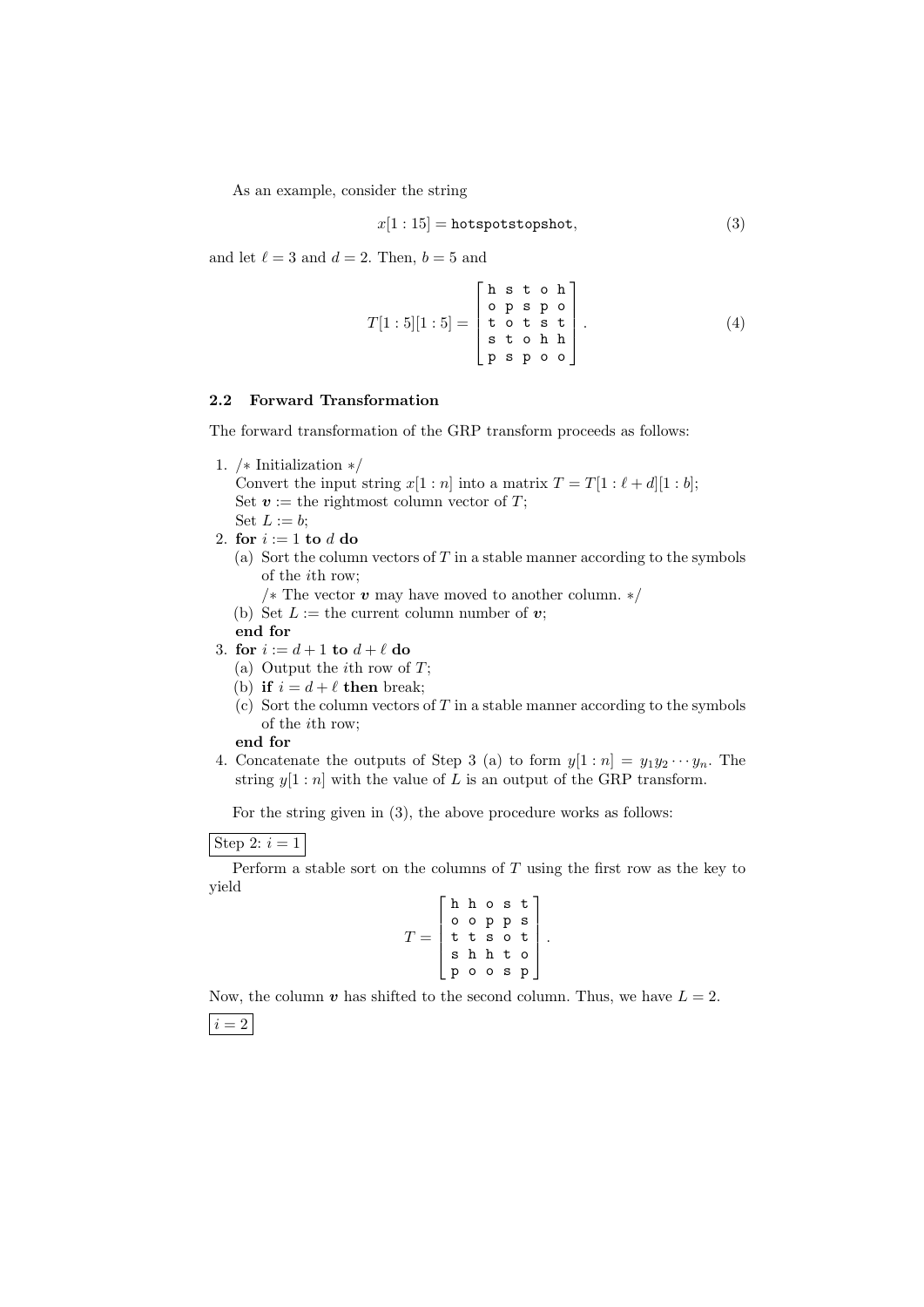Perform a stable sort on the columns in *T* by using the second row. This does not change the value of *T*. Now,  $L = 2$  is stored.

## Step 3:  $i=3$

The third row of *T*, ttsot*,* is outputted. Then, perform a stable sort on the columns in *T* by using the third row to yield

| sohht<br>ppoos<br>osttt<br>thsho<br>thsho<br>sopop |  |  |  |
|----------------------------------------------------|--|--|--|

*.*

*.*

 $i = 4$ 

The fourth row of *T*, thsho*,* is outputted. Then, perform a stable sort on the columns in *T* by using the fourth row to yield

$$
T = \left[ \begin{array}{cccc} \texttt{o} & \texttt{h} & \texttt{t} & \texttt{h} & \texttt{s} \\ \texttt{p} & \texttt{o} & \texttt{s} & \texttt{o} & \texttt{p} \\ \texttt{s} & \texttt{t} & \texttt{t} & \texttt{t} & \texttt{o} \\ \texttt{h} & \texttt{h} & \texttt{o} & \texttt{s} & \texttt{t} \\ \texttt{o} & \texttt{o} & \texttt{p} & \texttt{p} & \texttt{s} \end{array} \right]
$$

 $i = 5$ 

The fifth row of *T*, oopps, is outputted. Since  $i = \ell + d$  (= 5), the concatenation of the above three outputs and the value of *L* yield

$$
y[1:15] = \text{ttsotthshooopps},
$$
  

$$
L = 2.
$$
 (5)

This is the result of the GRP transform of the string given in (3).

#### **2.3 Inverse Transformation**

The GRP transform is reversible. The inverse transformation of the GRP transform is more complicated than the forward transformation. Actually, in its description below, we will introduce a couple of auxiliary matrices that have not appeared in the forward transformation. However, these matrices are used only for explaining the transformation and are not essential for the transformation. The values of the parameters  $\ell$  and  $d$ , and  $n$  are the same in both the forward and inverse transformations. Hence, the number of blocks of the string,  $b = n/\ell$ , is an integer.

1. */∗* Initialization *∗/*

Store the string  $y[1:n]$  in an  $\ell \times b$  matrix  $S = S[1:\ell][1:b]$  according to

$$
S[i][j] := y[(i-1)b + j] \text{ for } 1 \le i \le \ell, 1 \le j \le b;
$$

Stack its  $\ell$ th row as the bottom row of an  $(\ell + d) \times b$  matrix *U*;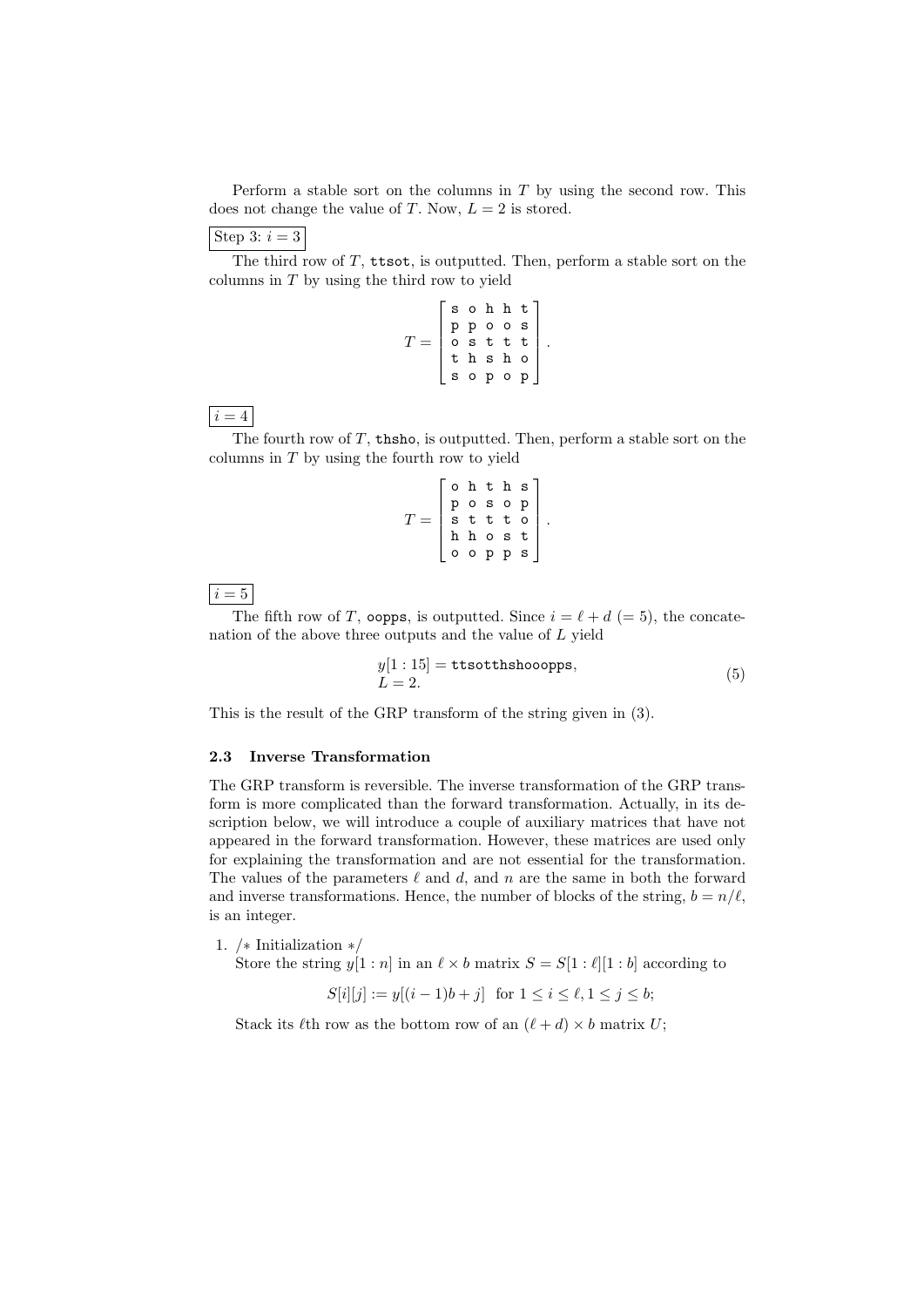- 2. **for**  $j := 1$  **to**  $\ell 1$  **do** 
	- (a) Sort the symbols in the  $(\ell j)$ th row of *S* alphabetically, and put the result into the  $(\ell + d - j)$ th row of *U*;
	- (b) Sort the columns of *U* so that its  $(\ell + d j)$ th row corresponds to the  $(\ell - j)$ th row of *S*;

**end for**

- 3. (a) Copy the bottom *d* rows of *U* into a  $d \times b$  matrix *V*;
	- (b) Considering the bottom row of *V* to be a significant part of the key, perform a radix sort on the columns of *V* (that is, perform a stable sort on the columns of *V* using the first to *d*th rows as the keys in this order); (c) Stack the matrix *V* on *U*;
	- */∗* Note that *U* is now identical to *T* which is obtained immediately after Step 2 in the forward transformation. *∗/*
- 4. Let  $w$  be the *L*th column of  $U$ ;

Copy  $w$  to the *b*th column of an  $(\ell + d) \times b$  matrix *T*;

- 5. **for**  $j := 1$  **to**  $b 1$  **do** 
	- (a) From the columns of  $U$  that have not been copied to  $T$ , select the leftmost column that has the same *d* top symbols as the bottom *d*-symbol column of *w*;
	- (b) Set  $w :=$  the selected column, and copy it to *T* as the *j*th column; **end for**
- 6. */∗* The matrix *T* in (2) has been reconstructed. *∗/* Recover the original string by

$$
x[i + (j - 1)\ell] := T[i][j] \text{ for } 1 \le i \le \ell, \ 1 \le j \le b.
$$

Before giving the general explanation of the reversibility of the above inverse transformation, we show how it works for the example given in (5).

Step 1

$$
S = \begin{bmatrix} \texttt{t} & \texttt{s} & \texttt{o} & \texttt{t} \\ \texttt{t} & \texttt{h} & \texttt{s} & \texttt{h} & \texttt{o} \\ \texttt{o} & \texttt{o} & \texttt{p} & \texttt{s} \end{bmatrix}, \quad U = \begin{bmatrix} \vdots & \vdots & \vdots \\ \texttt{0} & \texttt{o} & \texttt{p} & \texttt{s} \end{bmatrix}.
$$

Step 2:  $j = 1$ 

*U* = . . . h h o s t o o p p s *−→ U* = . . . t h s h o s o p o p *.*

 $j = 2$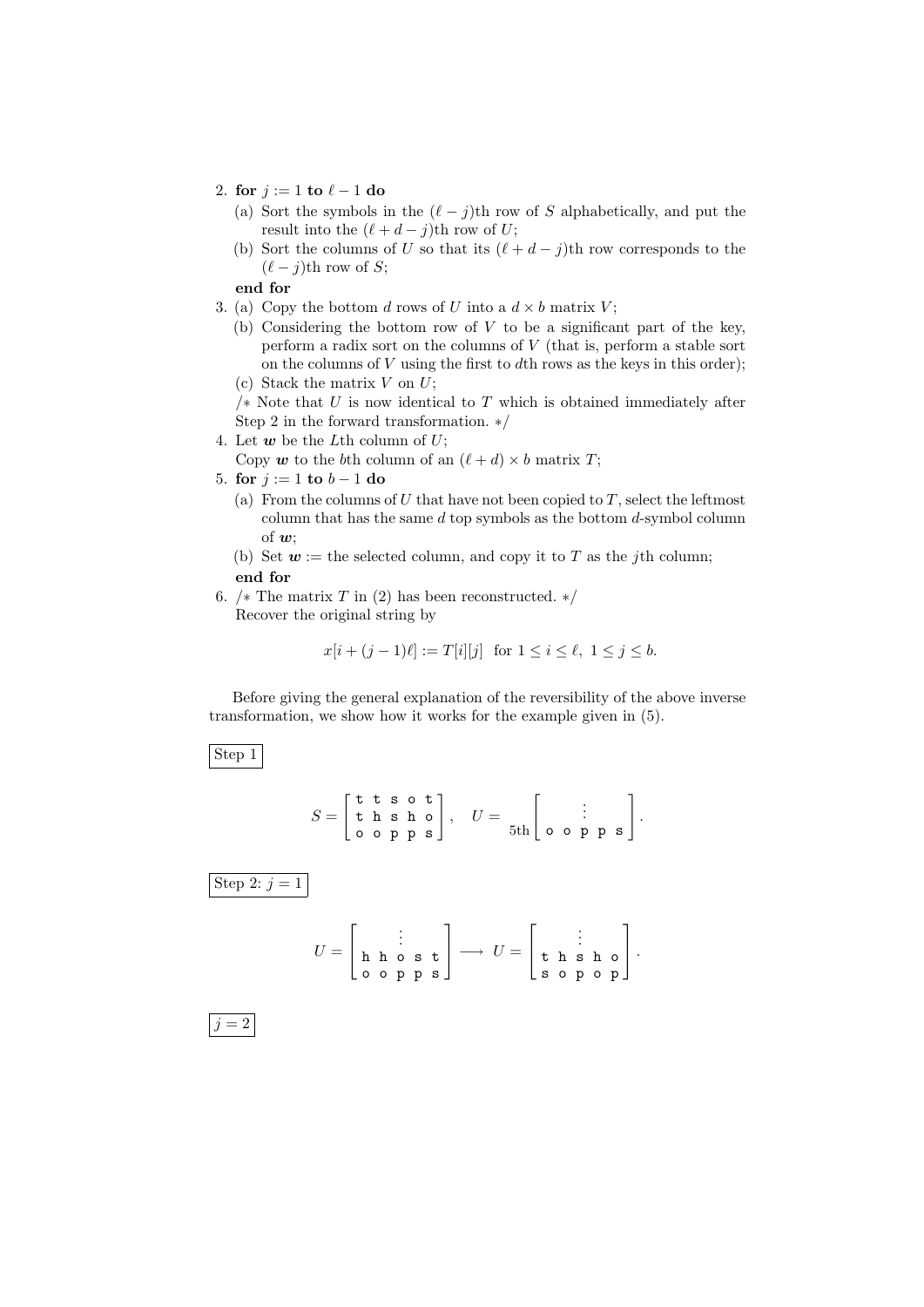

 $x[1:15] =$ hotspotstopshot.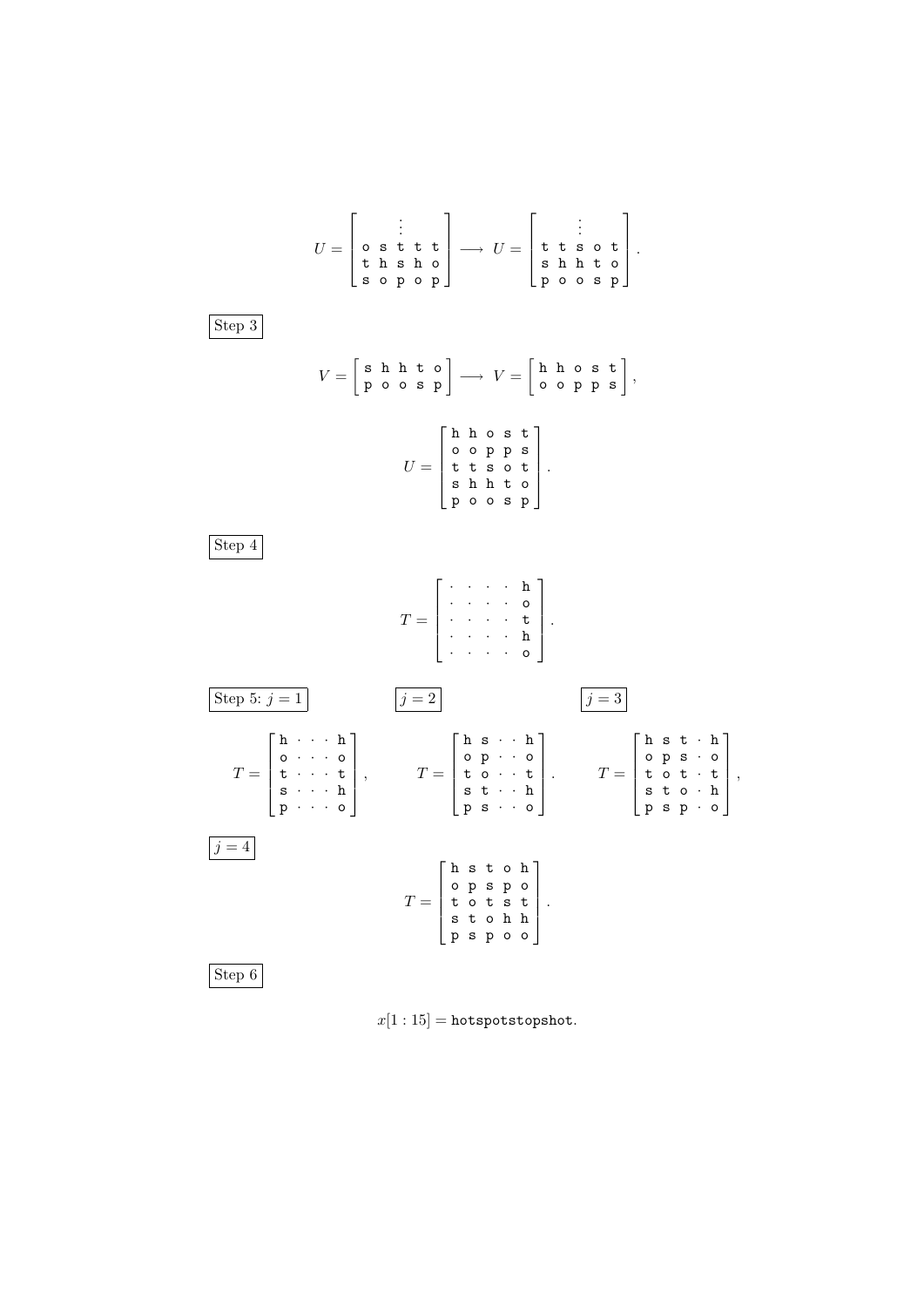#### **2.4 Reversibility and Complexity**

In order to show the reversibility of the GRP transform, we first note the symmetric relation between Step 3 of the forward transformation and Step 2 of the inverse transformation, which can be stated in the following lemma.

**Lemma 1.** For *i* and *j* such that  $i + j = d + \ell$ , at the end of the *j*th iteration *of the loop in Step 2 of the inverse transformation, the bottom*  $j + 1$  *rows of*  $U$ *are identical to the bottom*  $d + \ell - i + 1$  *rows of T in Step 3 (a) of the forward transformation.*

The above lemma can be proved by induction on *j*. The case of  $j = 0$  corresponds to the initial state of the loop in Step 2 of the inverse transformation. In this state, the bottom row of *U* is simply a copy of the last output of Step 3 of the forward transformation. From the condition of the lemma, we have  $i = d + \ell$ when  $j = 0$ , which corresponds to the last iteration of Step 3 of the forward transformation. Therefore, the statement of the lemma holds for  $j = 0$ . Starting from this initial state, we can show the validity of the statement from  $j = 1$  to  $j = \ell - 1$ , inductively. Finally, we can show that, at the end of Step 2 of the inverse transformation, the bottom  $\ell$  rows of *U* are identical to the bottom  $\ell$  rows of *T* that are obtained immediately after Step 2 of the forward transformation.

In the inverse transformation, the process then moves on to Step 3, which is essentially the same as Step 2 of the forward transformation. Thus, we can establish the fact written as the comment in Step 3 of the inverse transformation that *U* and *T* are identical. The rest of the inverse transformation, namely Steps 4 and 5, can be easily validated by the stability of the sorting process of Step 2 of the forward transformation. In this way, we can prove the reversibility of the GRP transform.

Here, we make a brief comment about the time complexity of the GRP transform. We assume that each stable sorting process can be performed linearly by using bucket sorting. Under this assumption, the forward transformation can be done in  $O(b(\ell + d)) = O(n + bd)$  time.

The inverse transformation seems more time-demanding than the forward transformation since Step 5 of the inverse transformation requires string searching. Actually, however, we can perform this process of string searching in  $O(bd)$ time by using the result of Step 3 (b). In Step 5, for every column, say  $w$ , of U, we must find a column that has the same *d* top symbols as the *d*-symbol bottom column of *w*. Step 3 has already established the correspondence between every *w* and at least one such column. Moreover, after the step, all columns are arranged in lexicographic order of the top *d*-symbols. Therefore, it is not so difficult to find the column that satisfies the condition of Step 5. The total time required in Step 5 is proportional to the total number of symbols in the top *d* rows in *T*. In summary, we can prove the following theorem.

**Theorem 1.** *For any string of length n, both the forward and inverse transformations run in*  $O(n+bd)$  *time, where b is the number of blocks of the string, and d is the context order of the GRP transform. For any fixed order d, therefore, they run in time linear in the string length n.*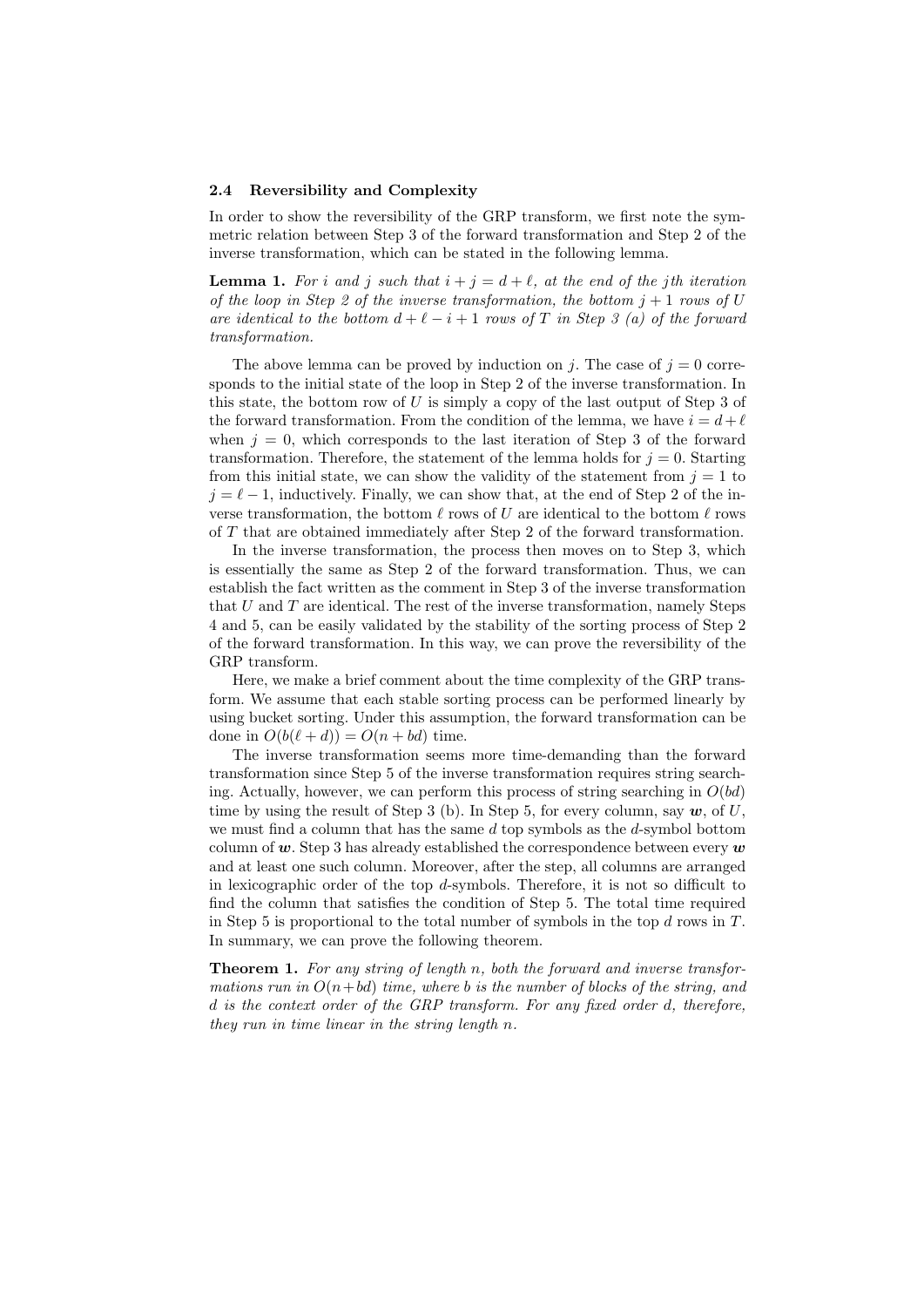*Remark:* In this paper, we have presented only the case of  $n = b\ell$ . We have already succeeded in eliminating this assumption. The GRP transform can be modified to be applicable to any string of any length. We have also assumed that the order *d* satisfies  $0 \leq d \leq \ell$ . The transform can be extended for larger values of *d* than  $\ell$  so that it includes existing transforms as special cases. Specific correspondences follow.

GRP with  $\ell = 1$  and  $d = n$ : BWT;

GRP with  $\ell = 1$  and  $d < n$ : ST transform [8], [7];

GRP with  $d = 0$ : Permute transform in RadixZip.

## **3 Information Theoretical Analysis**

## **3.1 Second-step Algorithm**

Similar to the BWT, the GRP transform requires a second-step algorithm for actual compression. In addition to the same algorithms as those adopted in the block sorting compression algorithm [1], [5], we may incorporate new encoding methods that rely on the nature of the GRP transform. For example, the output string of the GRP transform is a concatenation of  $\ell$  blocks; each block can be encoded by distinct encoding methods. In this paper, however, we consider only the simplest case for the analysis of the asymptotic performance of the proposed transform.

We encode the output  $y[1:n]$  of the GRP transform by using the Move-to-Front (MTF) encoding scheme [3], which produces a list of integers from 1 to the size  $|A|$  of the source alphabet. Then, we encode each integer in the list using the  $\delta$  code of Elias [6]. The codeword length for integer  $t$  is upperbounded by

$$
f(t) = \log t + 2\log(\log t + 1) + 1
$$
 bit. (6)

We will ignore the codeword for the integer component *L* of the output, for simplicity.

#### **3.2 Asymptotic Characterization**

Although the order *d* can be extended to an arbitrary integer as mentioned above, we restrict its range to  $0 \leq d \leq \ell$ . We first shift the blocks of the input string by *d* symbols. That is, we assume  $x[(j-1)\ell + d + 1 : j\ell + d]$  to be the *j*th block  $(1 \leq j \leq b-1)$ . Thus, we consider only the substring  $x[d+1:(b-1)\ell+d]$ . We ignore  $x[1:d]$ , which serves only as the context to the following symbols in the first column of matrix *T* in (2), and is encoded in the last column in a virtual context. We focus on the *k*th symbol  $x[(j-1)\ell+d+k]$  in the *j*th block  $(1 \leq k \leq \ell)$ . We define the context of this *k*th symbol by  $x[(j-1)\ell+1:(j-1)\ell+d+k-1]$ . The context of the *k*th symbol in the *j*th block is a substring of *d*+*k−*1 symbols that immediately precedes  $x[(j - 1)\ell + d + k]$ . In the forward transformation, each *k*th symbol appears in the  $(d + k)$ th row of *T*, and is included somewhere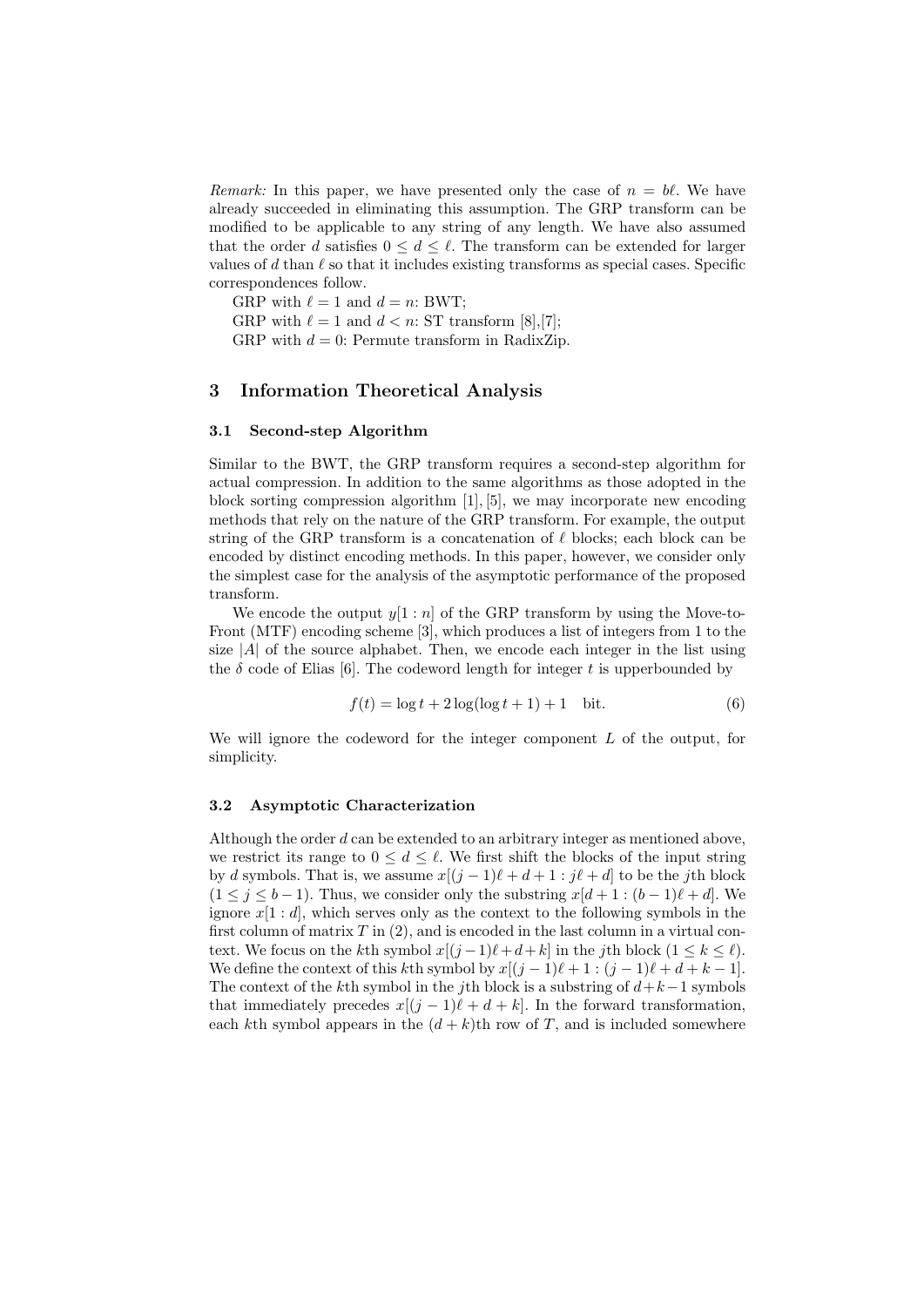in  $y[(k-1)b+1:kb]$  of the transformed string. Note that when the k<sup>th</sup> symbols  ${x[(j - 1)\ell + d + k]}_{j=1}^{b-1}$  are transformed into  $y[(k - 1)b + 1 : kb]$  in Step 3 of the forward transformation, their contexts are lexicographically arranged as columns consisting of top  $d + k - 1$  rows of *T*. That is, the same contexts appear consecutively as columns in *T* (see Fig. 1).

In Fig. 1,  $y_{1|c}$  is the *i*th symbol of  $y[(k-1)b+1:kb]$  that appeared in context *c*. Thus,  $y_{1|c}$ ,  $y_{2|c}$ ,  $y_{3|c}$ , ...,  $y_{N(c)|c}$  are the symbols that appear sequentially in this order in context  $c$  in the transformed string, where  $N(c)$  is the number of blocks that have the same prefix *c*. In general, for an arbitrary string  $a_1^i$  =  $a_1 a_2 \cdots a_i \in A^i \ (0 \leq i \leq \ell), \ N(a_1^i)$  represents the number of blocks appeared in the entire *b* − 1 blocks that begin with the prefix  $a_1^i$ . For the empty string  $\lambda$ ,  $N(\lambda)$  equals  $b-1$ . Let  $z_1^{N(c)} = z_1 z_2 \cdots z_{N(c)}$  be a sequence of positive integers that is obtained from  $y_{1|c}y_{2|c} \cdots y_{N(c)|c}$  by using the MTF scheme. For every symbol  $a \in A$ , if  $y_{i|c}$  equals  $a$  with  $i = t_1, t_2, \ldots, t_{N(ca)}$ , then we have

$$
z_{t_1} \le |A|,
$$
  
\n
$$
z_{t_i} \le t_i - t_{i-1} \text{ for } 2 \le i \le N(ca).
$$

According to [3] and [2], the sum of the lengths of the codewords representing the symbol *a* in context *c* can be bounded by

$$
f(|A|) + \sum_{i=2}^{N(ca)} f(t_i - t_{i-1}) \le N(ca) f\left(\frac{N(c) + |A|}{N(ca)}\right). \tag{7}
$$

The *k*th symbols  $\{x[(j-1)\ell+d+k]\}_{j=1}^{b-1}$  are transformed into *b* − 1 symbols in  $y[(k-1)b+1:kb]$ , and then converted into a sequence of integers by the MTF scheme. Let  $l_k(y_{(k)}^{b-1})$  denote the sum of the codeword lengths representing the *b −* 1 *k*th symbols. Then, we have the following result, which is a direct consequence of the inequality (7).



**Fig. 1.** Matrix *T* after transformation of *k*th symbols of blocks in Step 3 of the forward transformation.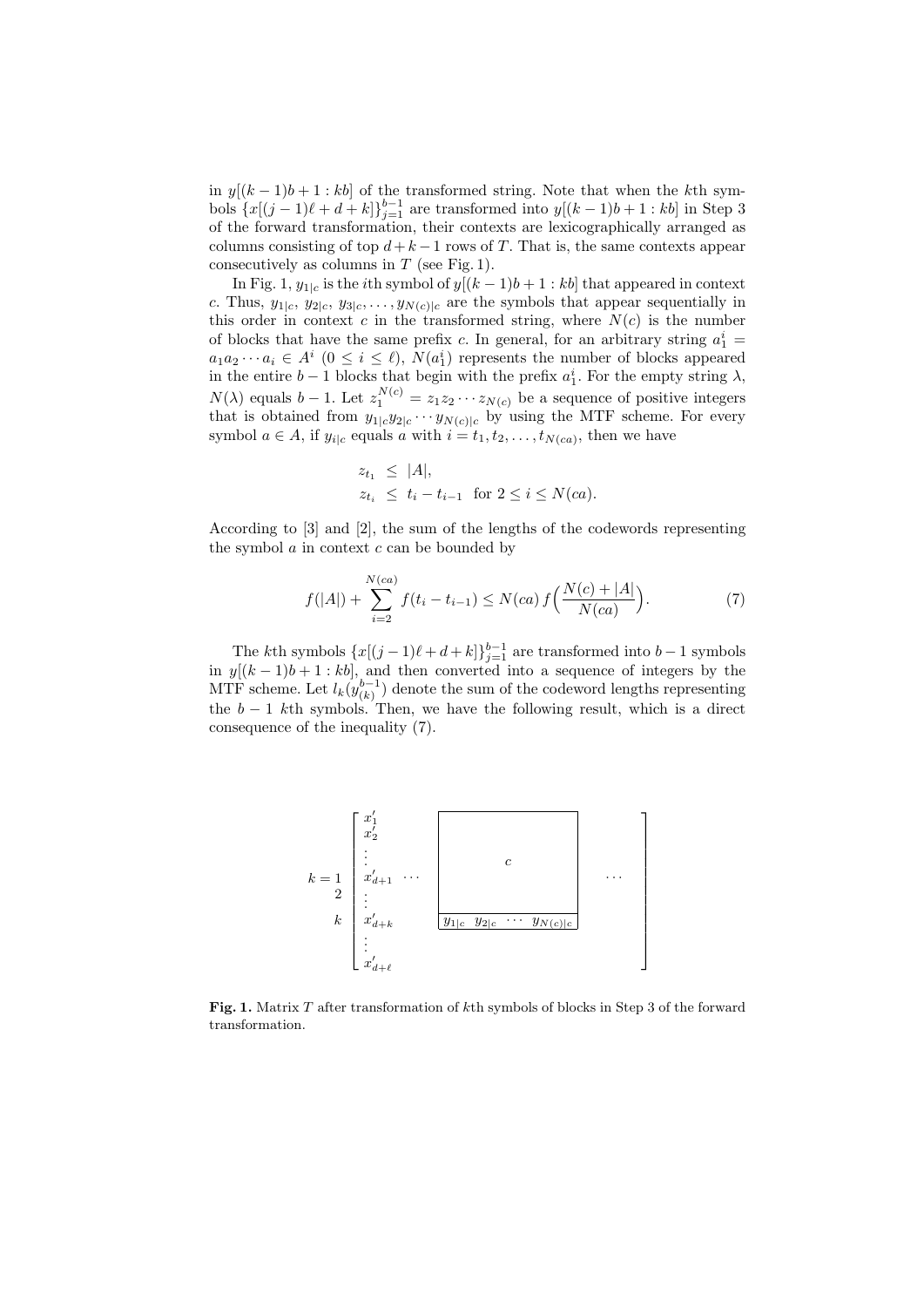**Lemma 2.** For any fixed integer *k* in [1,  $\ell$ ], the *k*th symbols  $\{x[(j-1)\ell + d + \ell\}$  $k$ <sup>*j*</sup><sup>*j*</sup><sup>*-*</sup><sup>1</sup> *of b* − 1 *blocks can be encoded with the length*  $l_k(y_{(k)}^{b-1})$ , which satisfies

$$
l_k(y_{(k)}^{b-1}) \leq \sum_{a_1^{d+k-1}} \sum_{a_{d+k}} N(a_1^{d+k}) f\Big(\frac{N(a_1^{d+k-1}) + |A|}{N(a_1^{d+k})}\Big)
$$
  
= 
$$
\sum_{a_1^i \in A^i} N(a_1^i) f\Big(\frac{N(a_1^{i-1}) + |A|}{N(a_1^i)}\Big) \text{ for } i = d+k,
$$
 (8)

*where the second summation is taken over*  $a_{d+k}$  *so that*  $N(a_1^{d+k})$  *is greater than zero.*

Suppose that an input string is generated from a stationary and ergodic source  $\{X_i\}_{i=1}^{\infty}$  with the probability measure *p* and entropy rate *H*, where  $X_i$ takes values in the alphabet *A*. Let  $p(a_1^m)$  denote the probability that  $X_1^m$  is equal to  $a_1^m \in A^m$ , and  $p(a_m \mid a_1^{m-1})$  denote the conditional probability of  $a_m$ given  $a_1^{m-1}$ . Similarly,  $p(a_{d+1}^{d+\ell} \mid a_1^{\bar{d}})$  represents

$$
p(a_{d+1}^{d+\ell} \mid a_1^d) = \prod_{i=1}^{\ell} p(a_{d+i} \mid a_1^{d+i-1}) = \frac{p(a_1^{d+\ell})}{p(a_1^d)}.
$$
 (9)

The conditional joint entropy  $H(X_{d+1}^{d+\ell} | X_1^d)$  is defined by

$$
H(X_{d+1}^{d+\ell} | X_1^d) = - \sum_{a_1^d \in A^d} p(a_1^d) \sum_{p(a_{d+1}^{d+\ell} | a_1^d) \neq 0} p(a_{d+1}^{d+\ell} | a_1^d) \log p(a_{d+1}^{d+\ell} | a_1^d).
$$

Then, we have

$$
H = \lim_{d \to \infty} \frac{1}{\ell} H(X_{d+1}^{d+\ell} \mid X_1^d) \text{ for any } \ell
$$
 (10)

$$
= \lim_{\ell \to \infty} \frac{1}{\ell} H(X_{d+1}^{d+\ell} \mid X_1^d) \text{ for any } d. \tag{11}
$$

For the arbitrary fixed integers  $\ell > 0$  and  $b > 1$ , consider a prefix of length  $(b-1)\ell$  that begins at the  $(d+1)$ th place of an infinite string *x* over *A*. Divide the prefix into  $b - 1$  blocks of non-overlapping substrings each of length  $\ell$ , and let  $N_x(a_1^i)$  represent the number of blocks whose prefix is equal to  $a_1^i$ . Define a set

$$
\tilde{D}_b(a_1^i, \varepsilon) = \left\{ x \in A^\infty : \left| \frac{N_x(a_1^i)}{b - 1} - p(a_1^i) \right| > \varepsilon p(a_1^i) \right\} \tag{12}
$$

for fixed *b* and  $\varepsilon > 0$ . Moreover, we introduce the following set:

$$
D_b(d,\ell,\varepsilon) = \Big\{ \bigcup_{a_1^d} \tilde{D}_b(a_1^d,\varepsilon) \Big\} \cup \Big\{ \bigcup_{a_1^{d+\ell}} \tilde{D}_b(a_1^{d+\ell},\varepsilon) \Big\}.
$$
 (13)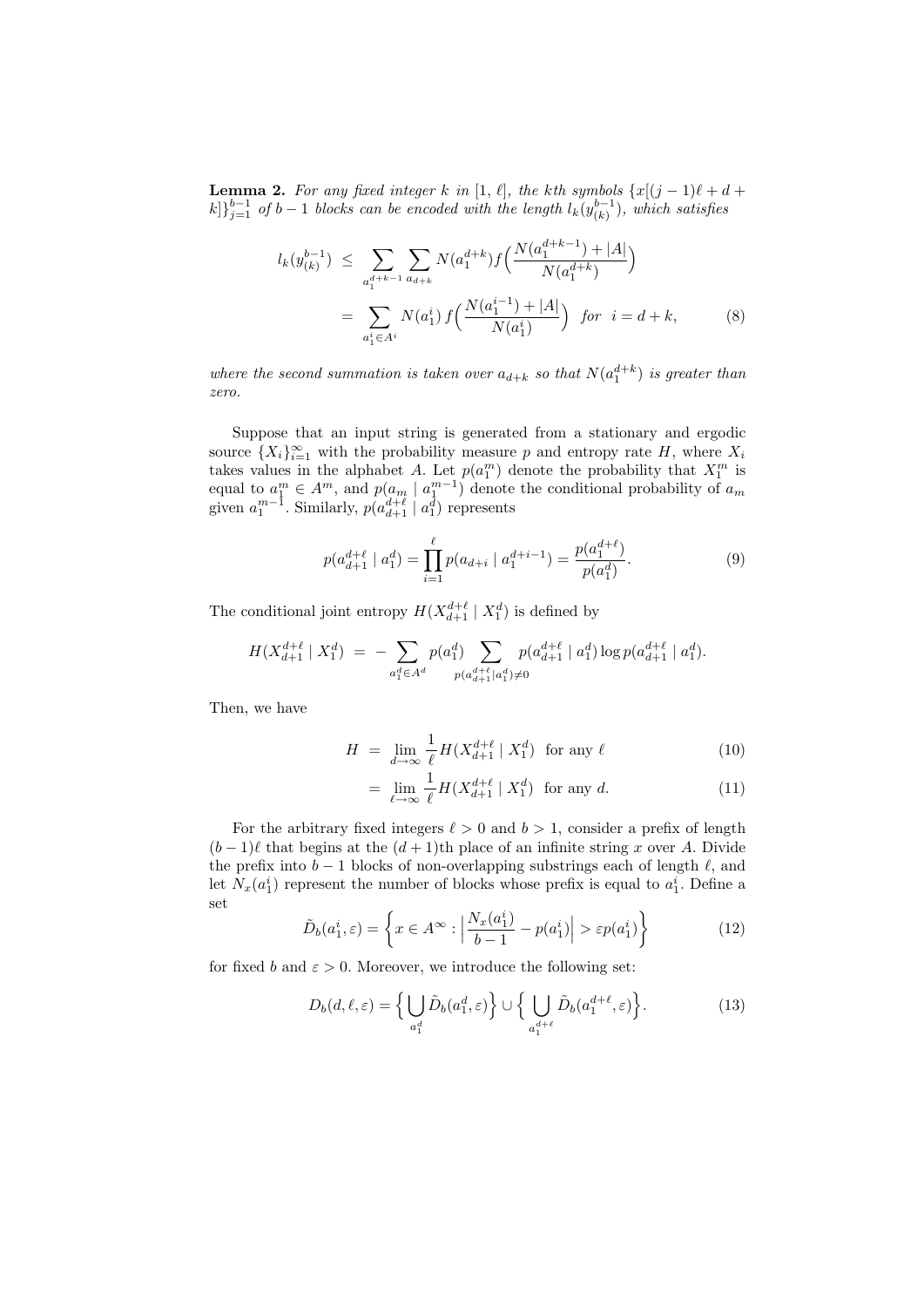When we encode a  $b\ell$ -symbol prefix of  $x$  by using the proposed scheme, we represent the codeword length corresponding to the substring  $x[d + 1 : (b - 1)\ell + d]$ by  $l(y^{b-1})$ . That is,

$$
l(y^{b-1}) = \sum_{k=1}^{\ell} l_k(y_{(k)}^{b-1}).
$$
\n(14)

We can now bound the codeword length for each source symbol in our encoding scheme in the following way.

**Theorem 2.** For arbitrarily fixed  $\ell > 0$ ,  $d \leq \ell$ , and  $\varepsilon > 0$ , and for  $x \notin \ell$  $D_b(d, \ell, \varepsilon)$ , there exists a positive integer  $B = B(d, \ell, \varepsilon)$  such that for any  $b > B$ ,

$$
\frac{l(y^{b-1})}{(b-1)\ell} \le \frac{1}{\ell} H(X_{d+1}^{d+\ell} \mid X_1^d) + \frac{2}{\ell} \log(H(X_{d+1}^{d+\ell} \mid X_1^d) + 1) + 1 + \hat{\varepsilon}, \quad (15)
$$

*where*  $\hat{\varepsilon} \to 0$  *as*  $\varepsilon \to 0$ *.* 

*Outline of Proof:* From equations  $(6)$ ,  $(8)$ , and  $(14)$ , we have

$$
l(y^{b-1}) = \sum_{k=1}^{\ell} l_k(y_{(k)}^{b-1}) = \sum_{i=d+1}^{d+\ell} \sum_{\substack{a_i^i \in A^i}} N(a_1^i) f\left(\frac{N(a_1^{i-1}) + |A|}{N(a_1^i)}\right)
$$
  
=
$$
\sum_{i=d+1}^{d+\ell} \sum_{\substack{a_1^i \in A^i}} N(a_1^i) \left(\log \frac{N(a_1^{i-1}) + |A|}{N(a_1^i)} + 2 \log \left(\log \frac{N(a_1^{i-1}) + |A|}{N(a_1^i)} + 1\right) + 1\right).
$$
 (16)

From the concavity of the logarithmic function, Jensen's inequality, and the boundedness on the number of prefixes of any length, we can give an upper bound on the first term in the last sum. The bound can be used to show that for any  $a_1^d$ ,  $a_{d+1}^{\ell}$ , and  $x \notin D_b(d, \ell, \varepsilon)$ ,

$$
\frac{1}{b - \sum_{a_1^d+e} \sum_{\epsilon \in A^{d+\ell}} N_x(a_1^{d+\ell}) \log \frac{N_x(a_1^d) + |A|}{N_x(a_1^{d+\ell})}
$$
\n
$$
\leq \sum_{a_1^d} p(a_1^d) \sum_{\substack{a_{d+\ell}^d \\ a_{d+1}^d}} p(a_{d+1}^{d+\ell} | a_1^d) \log \frac{1}{p(a_{d+1}^{d+\ell} | a_1^d)} + \varepsilon'
$$
\n
$$
= H(X_{d+1}^{d+\ell} | X_1^d) + \varepsilon'
$$
\n(17)

for some  $\varepsilon'$  such that  $\varepsilon' \to 0$  as  $\varepsilon \to 0$ . Applying a similar technique to the second logarithmic term in (16), we can show that for any  $a_1^d$ ,  $a_{d+1}^{\ell}$ , and  $x \notin D_b(d, \ell, \varepsilon)$ ,

$$
\frac{2}{b-1} \sum_{i=d+1}^{d+\ell} \sum_{a_1^i \in A^i} N_x(a_1^i) \log \left( \log \frac{N_x(a_1^{i-1}) + |A|}{N_x(a_1^i)} + 1 \right)
$$
  
 
$$
\leq 2 \log(H(X_{d+1}^{d+\ell} | X_1^d) + 1) + \varepsilon''
$$
 (18)

for some  $\varepsilon''$  such that  $\varepsilon'' \to 0$  as  $\varepsilon \to 0$ . By combining the inequalities (16), (17), and (18), we prove the theorem.